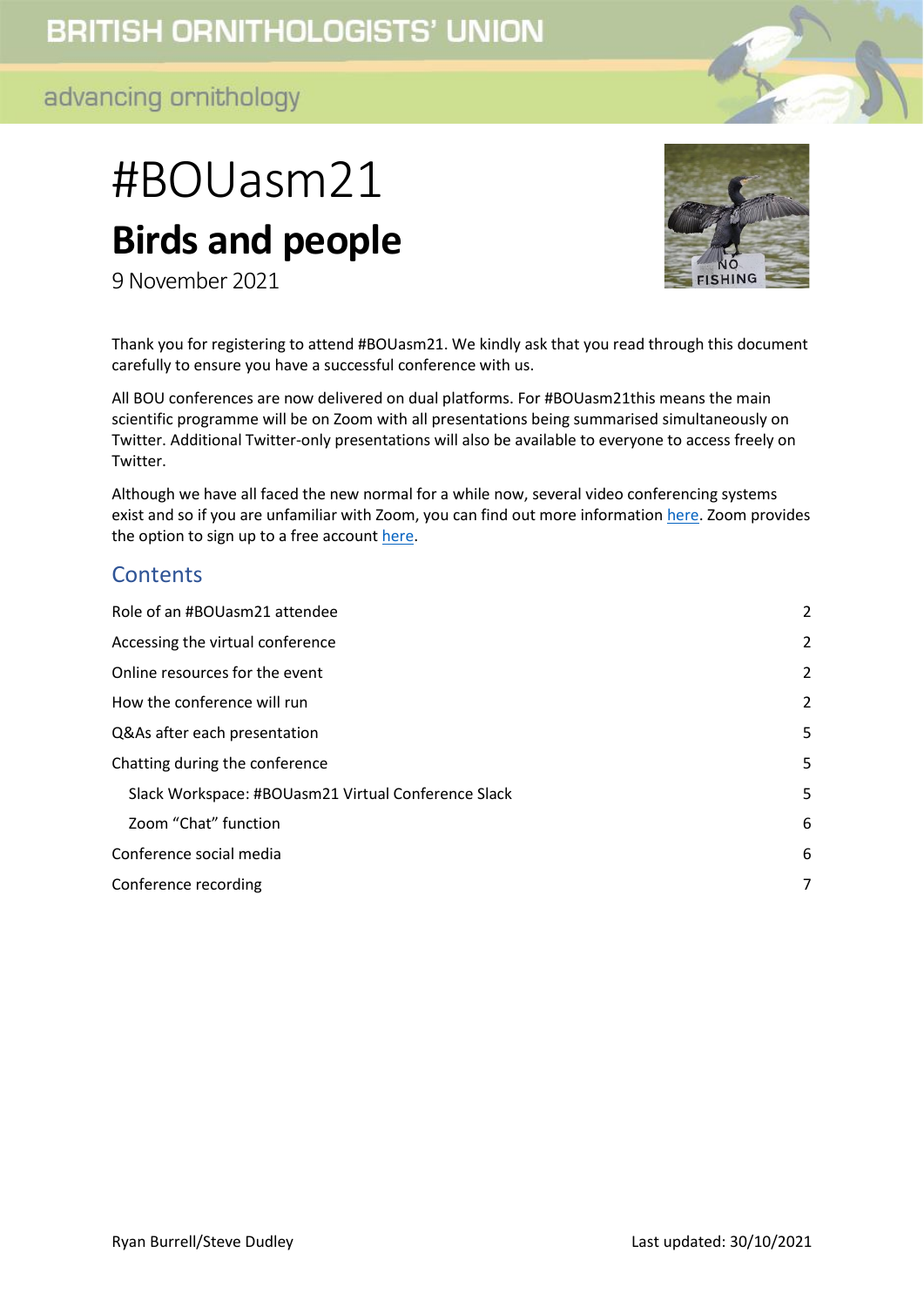

## <span id="page-1-0"></span>Role of an #BOUasm21 attendee

Your role as a conference attendee is to sit back, relax and enjoy the conference. Of course, we encourage the asking of questions during the Q&A sections of each talk and continuing these conversation over on Slack.

The Zoom talks presented at #BOUasm21 have all been pre-recorded to minimise the frustration and delay from technical problems. However, the session chair and each speaker will be live during each session for introductions and the Q&A at the end of each presentation.

## <span id="page-1-1"></span>Accessing the virtual conference

Each attendee will be sent an individual registration confirmation email from the BOU's Steve Dudley via Zoom. This will include a link and password to the conference day along with any other important information on accessing the event.

#### <span id="page-1-2"></span>Online resources for the event

- Conference event All event details can be found at the main BOU [conference page.](https://bou.org.uk/event/birds-and-people-conflicts-and-resolutions/)
- Online Scheduler (programme, abstracts, and built-in time zone converter) Se[e here](https://bouibis.shinyapps.io/BOU2021_Scheduler-master/)
- Programme

The #BOUasm21 conference programme can be found via the main BOU [conference page.](https://bou.org.uk/event/birds-and-people-conflicts-and-resolutions/) Please familiarise yourself with the timings in advance of the conference and keep an eye on this page for any updates to the schedule.

#### **Remember the conference timings are given in UTC.**

**Please convert this to your local time zone using thi[s time zone converter,](https://www.timeanddate.com/worldclock/converter.html) .e.g. UTC = GMT -1**

Abstracts

The full #BOUasm21abstract list for the conference can be viewed and/or downloaded [here.](https://bou.org.uk/wp-content/uploads/2021/09/BOUasm21-Zoom-programme-for-web-2021-09-29.pdf)

#### <span id="page-1-3"></span>How the conference will run

#BOUasm21 takes place over one day and will run as one continuous session on Zoom. The exception is the Birds and people unplugged evening event which will be run separately to the main conference stream itself (you will receive a separate Zoom invite for this session).

- 1. This virtual event will run as one continuous session. So, once you are signed into the conference webinar you can remain signed in or enter and exit as you wish using the link circulated.
- 2. To join the conference please sign-in to the conference webinar (see also 'Accessing the virtual conference' above ). We suggest you sign in at least 15 minutes before the conference starts or at least the start of the session which you wish to listen to. This will allow you time to solve any technical issues should you encounter them.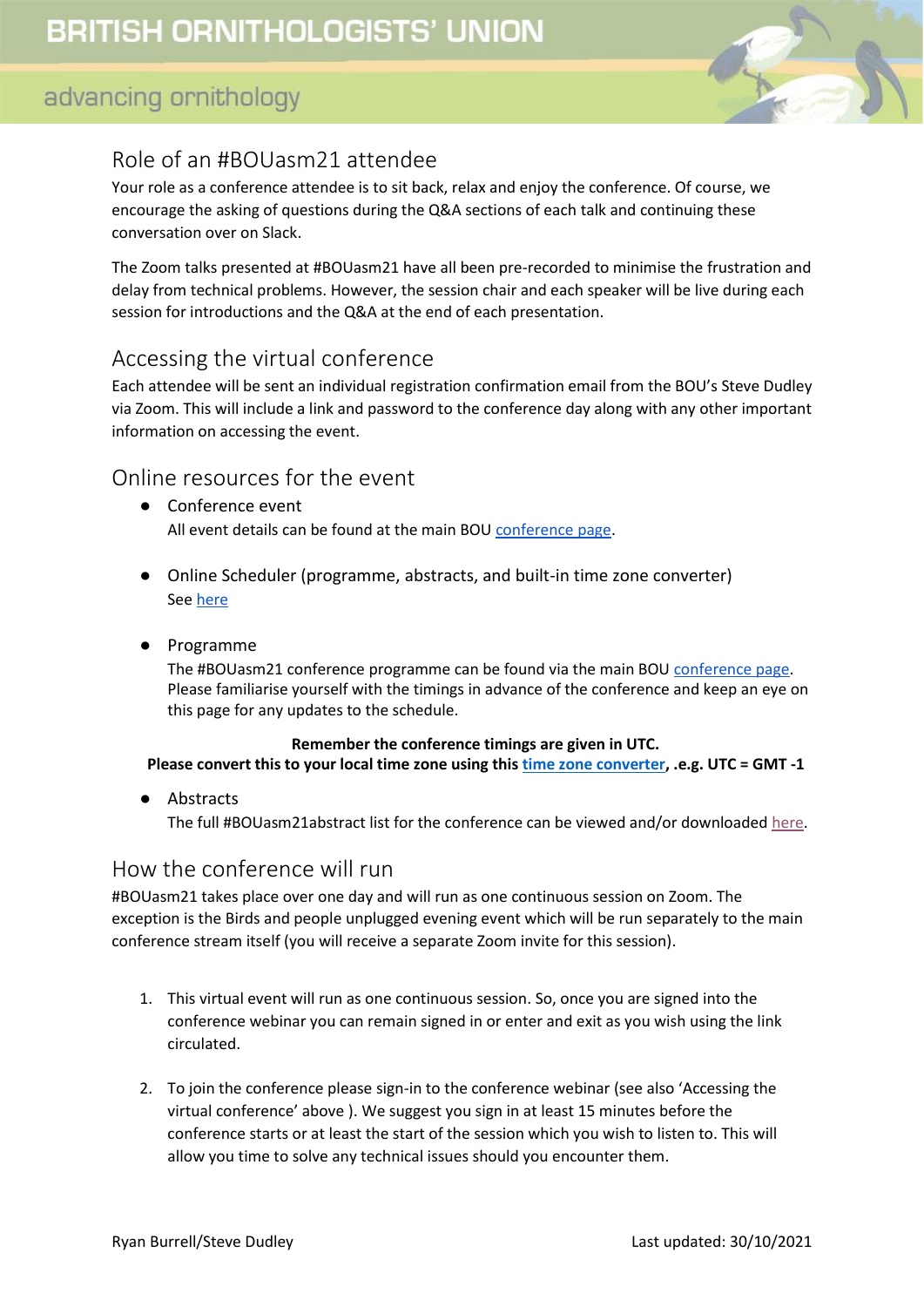When you click the #BOUasm21 webinar link the Zoom client will open. You will be asked to enter your name and email. This information will be stored by BOU for the administration of the conference and deleted afterwards. You must use the email you signed up for the conference with.

| Finish registration to join the webinar. |                         |  |
|------------------------------------------|-------------------------|--|
|                                          | Your Name: Molly Parker |  |
| <b>Your Email:</b>                       |                         |  |
|                                          | Join Webinar<br>Cancel  |  |

3. Once you enter the webinar, you will see a screen similar to the one below (note slides will vary):

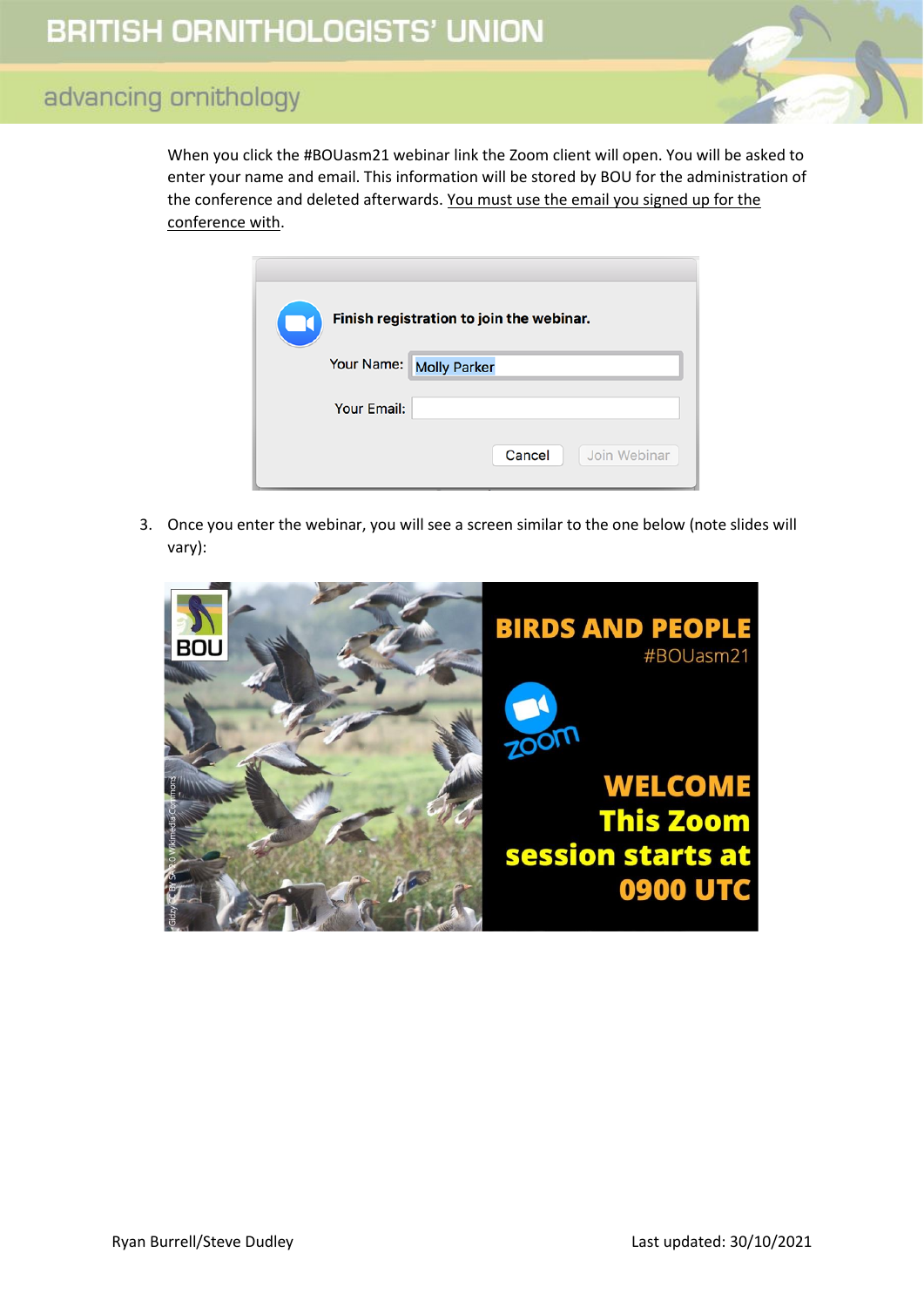# **BRITISH ORNITHOLOGISTS' UNION**

## advancing ornithology

If the conference organisers are yet to open the webinar for the day, you may get a message similar to the one shown to the right. If you see this, please wait as you will be automatically entered into the webinar after the conference organisers open it.

| Please wait, the meeting host will let you in soon. |
|-----------------------------------------------------|
| Molly Parker's Personal Meeting Room                |
|                                                     |
|                                                     |
|                                                     |
|                                                     |
| Test speaker and microphone                         |

- 4. At the start of a session:
	- 2 minutes before the start of a session the conference organiser will switch on a "Welcome to Session…." holding image.
	- At the start of the session slot, the Session Chair will:
		- o Welcome the audience to the session
		- o Remind the audience that questions can be submitted via the Q&A box and that the Slack Channel is available for general conference discussion.
		- o Introduce the first speaker.

#### 5. During the session

- After the first speaker is introduced, the conference organiser will start playing the first talk.
- Each standard presentation will be approximately 11 minutes long followed by 3 minutes for Q&A. Keynotes will be 23 minutes followed by a 5-minute Q&A.
- The conference organiser will switch to play the next pre-recorded talk.
- A session starting at 15:15 should run as follows:
	- o 15:15 Session chair introduces keynote speaker.
	- o 15:17 Keynote pre-recorded talk begins.
	- o 15:4️0 Keynote pre-recorded talk ends and 5-minute Q&A starts
	- o 15:44 Keynote Q&A winds up and chair thanks keynote speaker.
	- o 15:45 Chair introduces next speaker.
	- $\circ$  15:46 Next pre-recorded talk begins.
	- o 15:58 Talk pre-recording ends and 3-minute Q&A starts
	- o 15:59 Talk Q&A finishes and next talk is introduced by the session chair
	- o 16:01 Next pre-recorded talk begins.
	- o ….. and so on.
- 6. At the end of a session
	- At the end of the session, the Session Chair will thank the speakers and everybody for attending then pass over to the conference organisers encase there are any messages before the break.
	- 2 minutes before the start of the next session the break media will stop and the opening slide for the next session will open.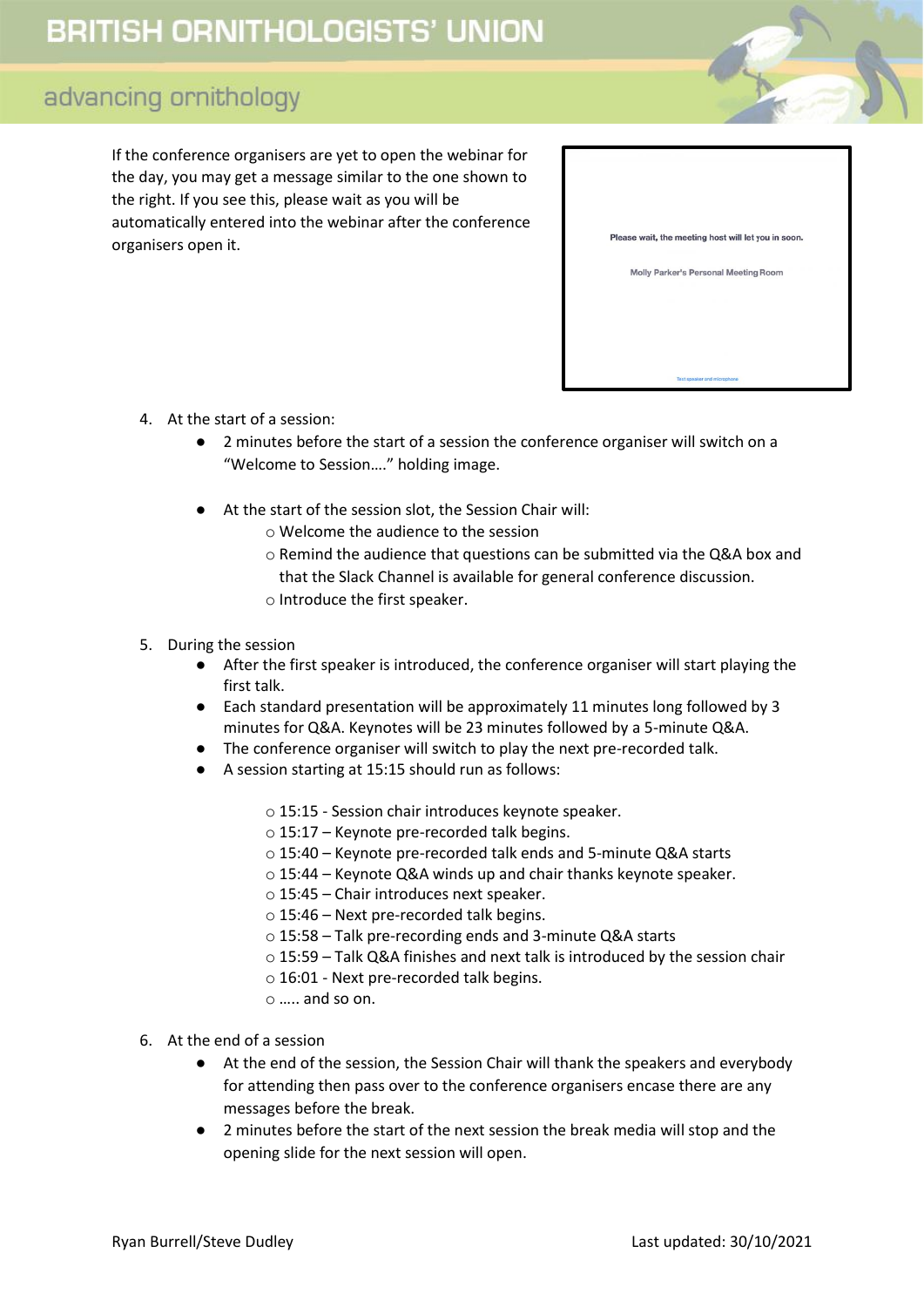

## <span id="page-4-0"></span>Q&As after each presentation

Q&A start at the end of each pre-recorded talk and run for a maximum of 3 minutes, except keynotes where it will last for 5 minutes.

As an audience member, please write the questions you wish to ask the speaker in the webinar Q&A box (see zoom menu). Do not post questions in the 'Chat' function. Please also note that the 'raised hand' function will not be used during the conference.





Questions from the resulting Q&A list will be selected and read out by the session chair and the speaker asked to respond. The session chair will then progress to the next selected question. The Q&A will proceed in this fashion until the end of the Q&A period. You can upvote a question by clicking the thumbs up icon within the 'Q&A' function window.

Unasked questions will be transferred to the conference's Slack workspace (see below) and presenters will be asked to answer them there.

## <span id="page-4-1"></span>Chatting during the conference

There are two ways to interact with other attendees during the #BOUasm21conference. This is due to the Zoom Webinar service being limited in its ability to let attendees interact with each other, for example, attendees will be unable to see who else is present at any one time via Zoom.

#### <span id="page-4-2"></span>Slack Workspace: #BOUasm21 Virtual Conference Slack

To allow better attendee discussion and interaction, we strongly suggest that all attendees join #BOUasm21 Slack workspace using this [link.](https://bit.ly/BOUasm21JoinSlack) This is a separate website to Zoom and allows attendees to see who is online, take part in an overall conference chat, have session specific conversations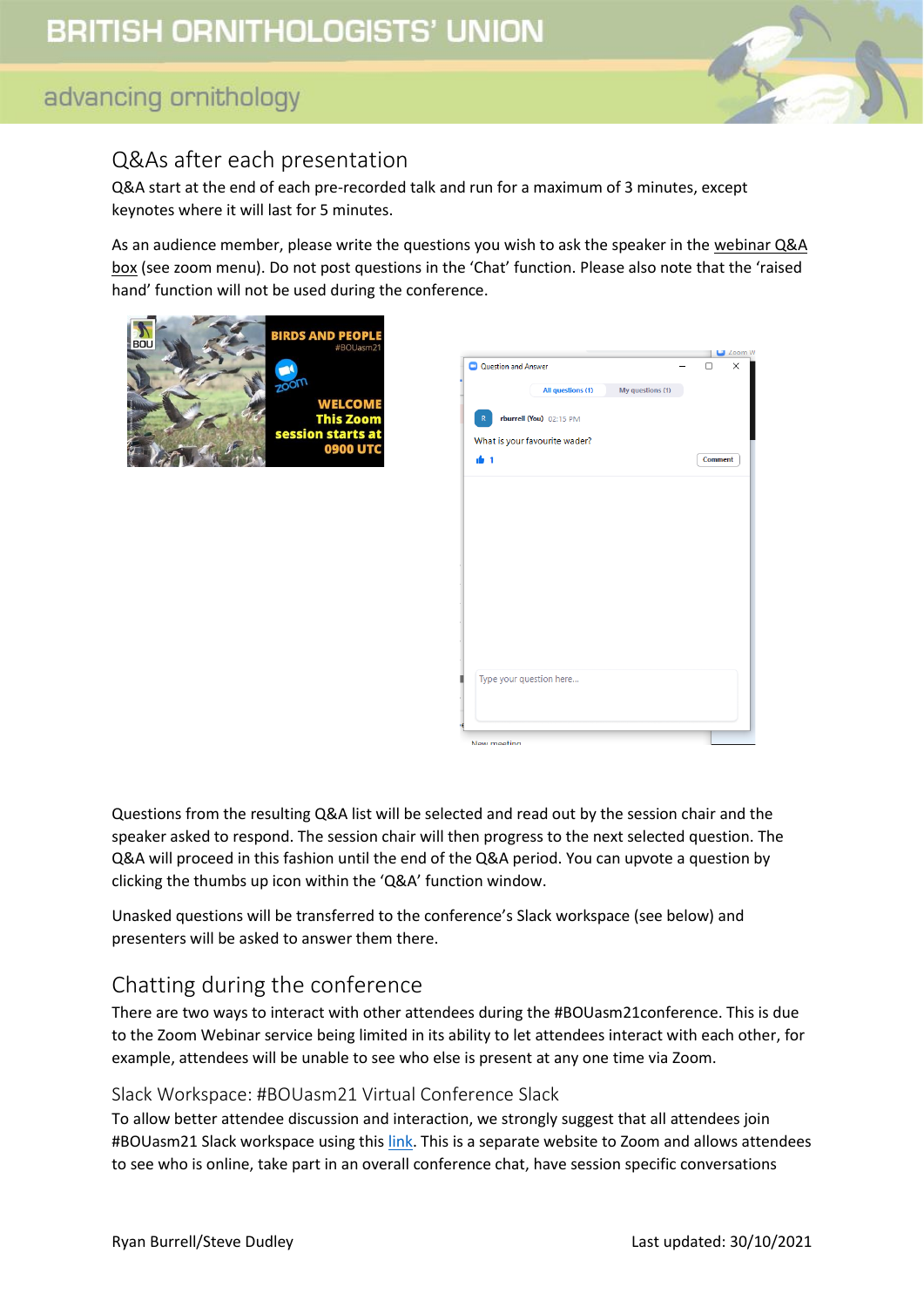including asking presenters additional questions, speak directly to conference organisers for technical support as well as setting up private or shared group discussions.

Importantly, Slack can be open whilst also attending the Zoom webinar so you have can both on screen at the same time to switch between the two.

- We suggest that you sign into the Slack workspace before the conference to ensure that your access and profile are set up and ready to go.
- You can download Slack [here](https://slack.com/intl/en-gb/help/categories/360000049043) or use it via your web browser.
- The #BOUasm21 conference guide to using Slack is available [here](https://drive.google.com/file/d/1u0i8lKqnBh1FNvKMepR-eaQN0VKIrcdL/view?usp=sharing)

#### <span id="page-5-0"></span>Zoom "Chat" function

We recommend using the Slack workspace, but the Zoom 'Chat' function is also available.

Clicking the box/icon within your Zoom window labelled "Chat" will open the chat window. This chat will run for the entire conference day. You can find instructions on how to use the chat functions [here](https://support.zoom.us/hc/en-us/articles/205761999-Using-webinar-chat) (see attendee section). Please remember to select "All Panellists and Attendees" as the audience for your chat for everyone to see your messages. Chat should not be used for any questions for speakers during sessions – these should be asked exclusively using the Q&A function (see 'Q&As after each presentation' above). However, a limitation of Chat is that you cannot see who is attending the conference at that specific time.

#### <span id="page-5-1"></span>Conference social media

| <b>Conference hashtag</b> | #BOUasm21     |
|---------------------------|---------------|
| Other suggested hashtags  | #ornithology  |
| <b>BOU on Twitter</b>     | @IBIS journal |

#BOUasm21is a pro-social media event.

Social media has become increasingly important for events to the point where the BOU and others have been running dedicated Twitter conferences for some years.

Following the success of recent events which we've run simultaneously on Zoom and Twitter, the BOU will now run all events using this dual platform format combining the in-person/Zoom event with a simultaneous Twitter event.

Conferences gain a great deal through active online discussion. Social media is also an extremely valuable way to engage and educate the wider public as well as stimulate further discussion between conference participants.

Presenters and attendees are actively encouraged to engage around the conference and on social media.